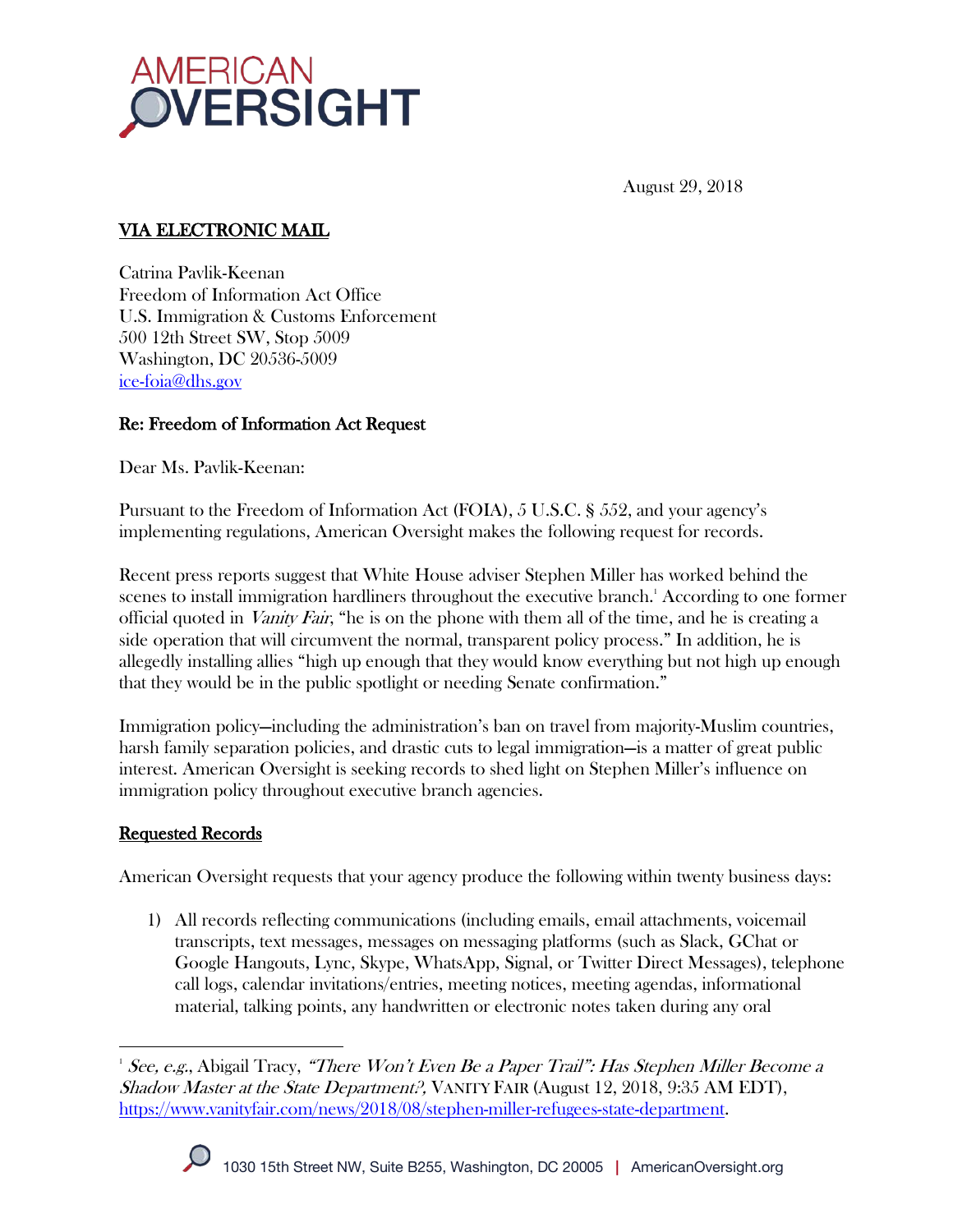communications, summaries of any oral communications, or other materials) with or about Stephen Miller, including but not limited to communications containing the name "Stephen Miller" or email communications sent or forwarded to, received from, copying, or blind copying stephen.miller@who.eop.gov or s.miller@who.eop.gov.

- 2) All records reflecting communications (including emails, email attachments, voicemail transcripts, text messages, messages on messaging platforms (such as Slack, GChat or Google Hangouts, Lync, Skype, WhatsApp, Signal, or Twitter Direct Messages), telephone call logs, calendar invitations/entries, meeting notices, meeting agendas, informational material, talking points, any handwritten or electronic notes taken during any oral communications, summaries of any oral communications, or other materials) with or referencing the phone number "(202) 881-8641."
- 3) All call logs showing incoming or outgoing calls to or from the phone number "(202) 881- 8641."

Please provide all responsive records from the date of November 9, 2016, to the date the search is conducted.

You may limit your search to the following custodians:

- a) Any political appointee\* in the immediate office of the Director, including:
	- i. Acting Director Thomas Homan, or anyone communicating on his behalf, and
	- ii. Acting Director and Deputy Director Ronald Vitiello, or anyone communicating on his behalf
- b) Senior Advisor John Feere

\*"Political appointee" should be understood as any person who is a Presidential Appointee with Senate Confirmation (PAS), a Presidential Appointee (PA), a non-career SES, any Schedule C employees, or any persons hired under Temporary Non-Career SES Appointments, Limited Term SES Appointments, or Temporary Transitional Schedule C Appointments.

In addition to the records requested above, American Oversight also requests records describing the processing of this request, including records sufficient to identify search terms used and locations and custodians searched and any tracking sheets used to track the processing of this request. If your agency uses FOIA questionnaires or certifications completed by individual custodians or components to determine whether they possess responsive materials or to describe how they conducted searches, we also request any such records prepared in connection with the processing of this request.

American Oversight seeks all responsive records regardless of format, medium, or physical characteristics. In conducting your search, please understand the terms "record," "document," and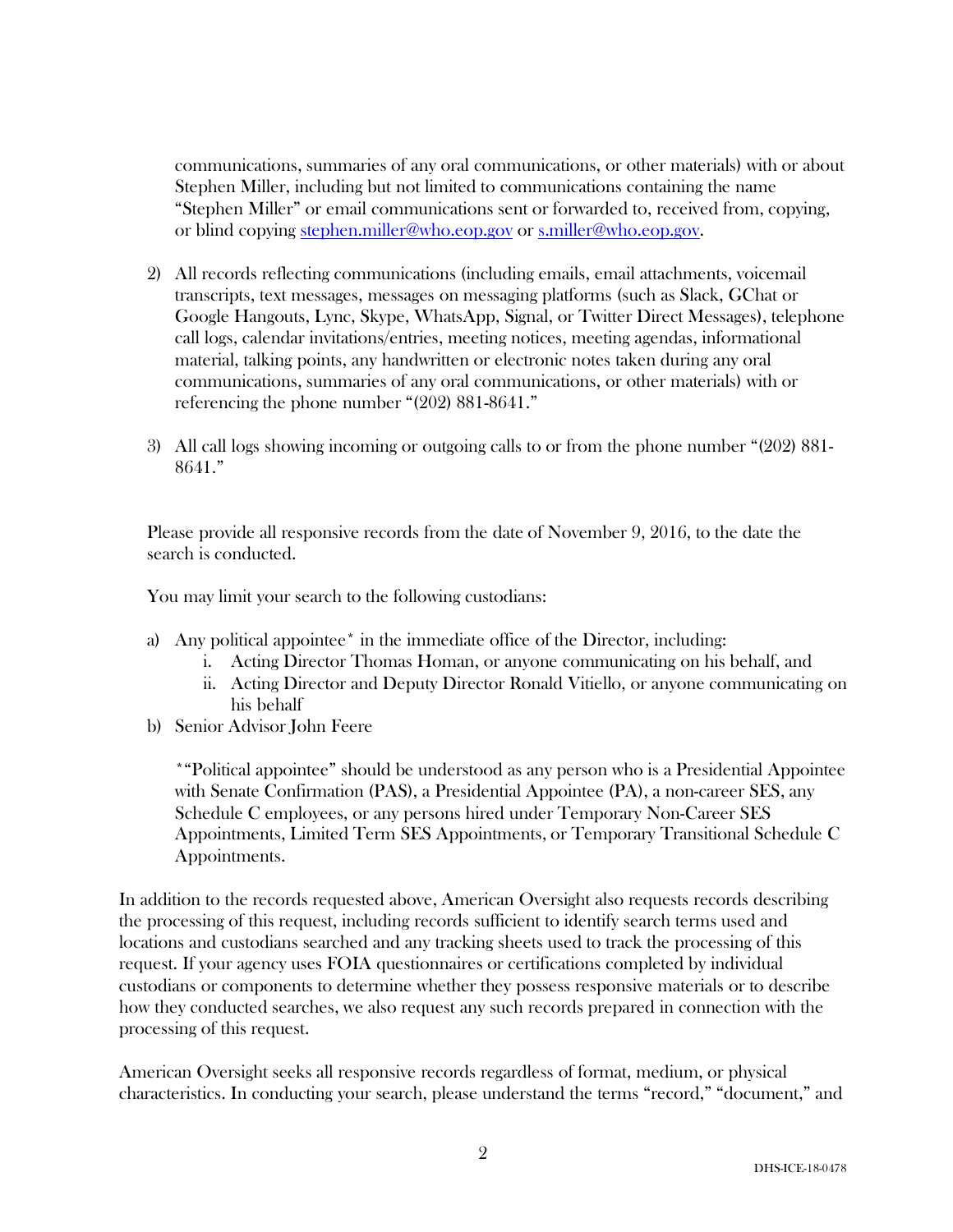"information" in their broadest sense, to include any written, typed, recorded, graphic, printed, or audio material of any kind. We seek records of any kind, including electronic records, audiotapes, videotapes, and photographs, as well as letters, emails, facsimiles, telephone messages, voice mail messages and transcripts, notes, or minutes of any meetings, telephone conversations or discussions. Our request includes any attachments to these records. No category of material should be omitted from search, collection, and production.

Please search all records regarding agency business. You may not exclude searches of files or emails in the personal custody of your officials, such as personal email accounts. Records of official business conducted using unofficial systems or stored outside of official files are subject to the Federal Records Act and FOIA.<sup>2</sup> It is not adequate to rely on policies and procedures that require officials to move such information to official systems within a certain period of time; American Oversight has a right to records contained in those files even if material has not yet been moved to official systems or if officials have, through negligence or willfulness, failed to meet their obligations. 3

In addition, please note that in conducting a "reasonable search" as required by law, you must employ the most up-to-date technologies and tools available, in addition to searches by individual custodians likely to have responsive information. Recent technology may have rendered your agency's prior FOIA practices unreasonable. In light of the government-wide requirements to manage information electronically by the end of 2016, it is no longer reasonable to rely exclusively on custodian-driven searches. <sup>4</sup> Furthermore, agencies that have adopted the National Archives and Records Administration (NARA) Capstone program, or similar policies, now maintain emails in a form that is reasonably likely to be more complete than individual custodians' files. For example, a custodian may have deleted a responsive email from his or her email program, but your agency's archiving tools would capture that email under Capstone. Accordingly, American Oversight insists

4 Presidential Memorandum—Managing Government Records, 76 Fed. Reg. 75,423 (Nov. 28, 2011), https://obamawhitehouse.archives.gov/the-press-office/2011/11/28/presidentialmemorandum-managing-government-records; Office of Mgmt. & Budget, Exec. Office of the President, Memorandum for the Heads of Executive Departments & Independent Agencies, "Managing Government Records Directive," M-12-18 (Aug. 24, 2012), https://www.archives.gov/files/records-mgmt/m-12-18.pdf.

 <sup>2</sup> See Competitive Enter. Inst. v. Office of Sci. & Tech. Policy, 827 F.3d 145, 149–50 (D.C. Cir. 2016); cf. Judicial Watch, Inc. v. Kerry, 844 F.3d 952, 955–56 (D.C. Cir. 2016). 3

<sup>&</sup>lt;sup>3</sup> See Competitive Enter. Inst. v. Office of Sci. & Tech. Policy, No. 14-cv-765, slip op. at 8 (D.D.C. Dec. 12, 2016) ("The Government argues that because the agency had a policy requiring [the official] to forward all of his emails from his [personal] account to his business email, the [personal] account only contains duplicate agency records at best. Therefore, the Government claims that any hypothetical deletion of the [personal account] emails would still leave a copy of those records intact in [the official's] work email. However, policies are rarely followed to perfection by anyone. At this stage of the case, the Court cannot assume that each and every workrelated email in the [personal] account was duplicated in [the official's] work email account." (citations omitted)).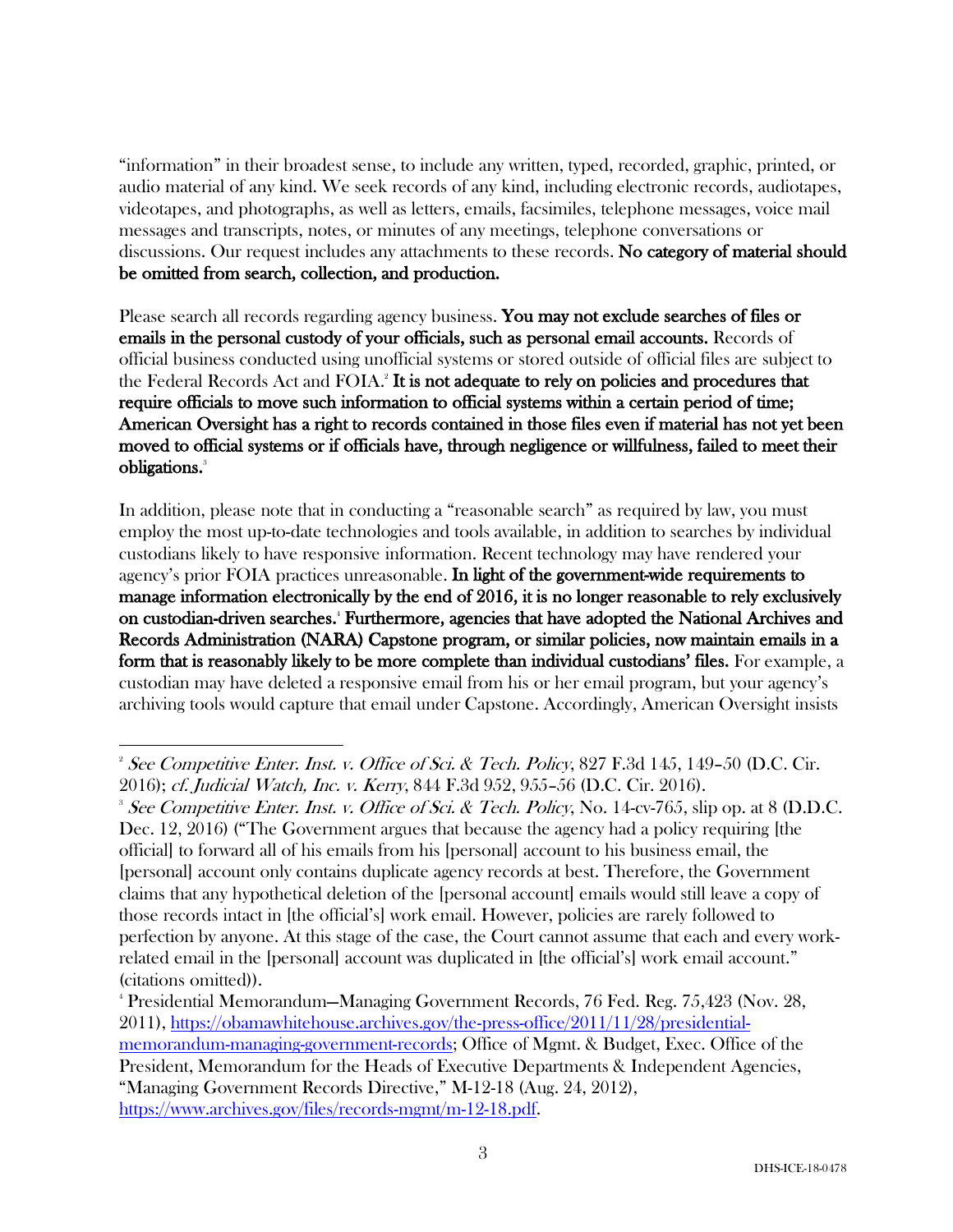that your agency use the most up-to-date technologies to search for responsive information and take steps to ensure that the most complete repositories of information are searched. American Oversight is available to work with you to craft appropriate search terms. **However, custodian** searches are still required; agencies may not have direct access to files stored in .PST files, outside of network drives, in paper format, or in personal email accounts.

Under the FOIA Improvement Act of 2016, agencies must adopt a presumption of disclosure, withholding information "only if . . . disclosure would harm an interest protected by an exemption" or "disclosure is prohibited by law."5 If it is your position that any portion of the requested records is exempt from disclosure, American Oversight requests that you provide an index of those documents as required under Vaughn v. Rosen, 484 F.2d 820 (D.C. Cir. 1973), cert. denied, 415 U.S. 977 (1974). As you are aware, a Vaughn index must describe each document claimed as exempt with sufficient specificity "to permit a reasoned judgment as to whether the material is actually exempt under FOIA."<sup>6</sup> Moreover, the *Vaughn* index "must describe *each* document or portion thereof withheld, and for each withholding it must discuss the consequences of disclosing the sought-after information."7 Further, "the withholding agency must supply 'a relatively detailed justification, specifically identifying the reasons why a particular exemption is relevant and correlating those claims with the particular part of a withheld document to which they apply.'"<sup>8</sup>

In the event some portions of the requested records are properly exempt from disclosure, please disclose any reasonably segregable non-exempt portions of the requested records. If it is your position that a document contains non-exempt segments, but that those non-exempt segments are so dispersed throughout the document as to make segregation impossible, please state what portion of the document is non-exempt, and how the material is dispersed throughout the document.9 Claims of nonsegregability must be made with the same degree of detail as required for claims of exemptions in a Vaughn index. If a request is denied in whole, please state specifically that it is not reasonable to segregate portions of the record for release.

You should institute a preservation hold on information responsive to this request. American Oversight intends to pursue all legal avenues to enforce its right of access under FOIA, including litigation if necessary. Accordingly, you are on notice that litigation is reasonably foreseeable.

To ensure that this request is properly construed, that searches are conducted in an adequate but efficient manner, and that extraneous costs are not incurred, American Oversight welcomes an opportunity to discuss its request with you before you undertake your search or incur search or duplication costs. By working together at the outset, American Oversight hopes to decrease the likelihood of costly and time-consuming litigation in the future.

 <sup>5</sup> FOIA Improvement Act of 2016 § 2 (Pub. L. No. 114–185).

 $6$  Founding Church of Scientology v. Bell, 603 F.2d 945, 949 (D.C. Cir. 1979).

*King v. U.S. Dep't of Justice*, 830 F.2d 210, 223-24 (D.C. Cir. 1987) (emphases in original).

 $\delta$  Id. at 224 (citing Mead Data Central, Inc. v. U.S. Dep't of the Air Force, 566 F.2d 242, 251 (D.C. Cir. 1977)).

<sup>&</sup>lt;sup>9</sup> Mead Data Central, 566 F.2d at 261.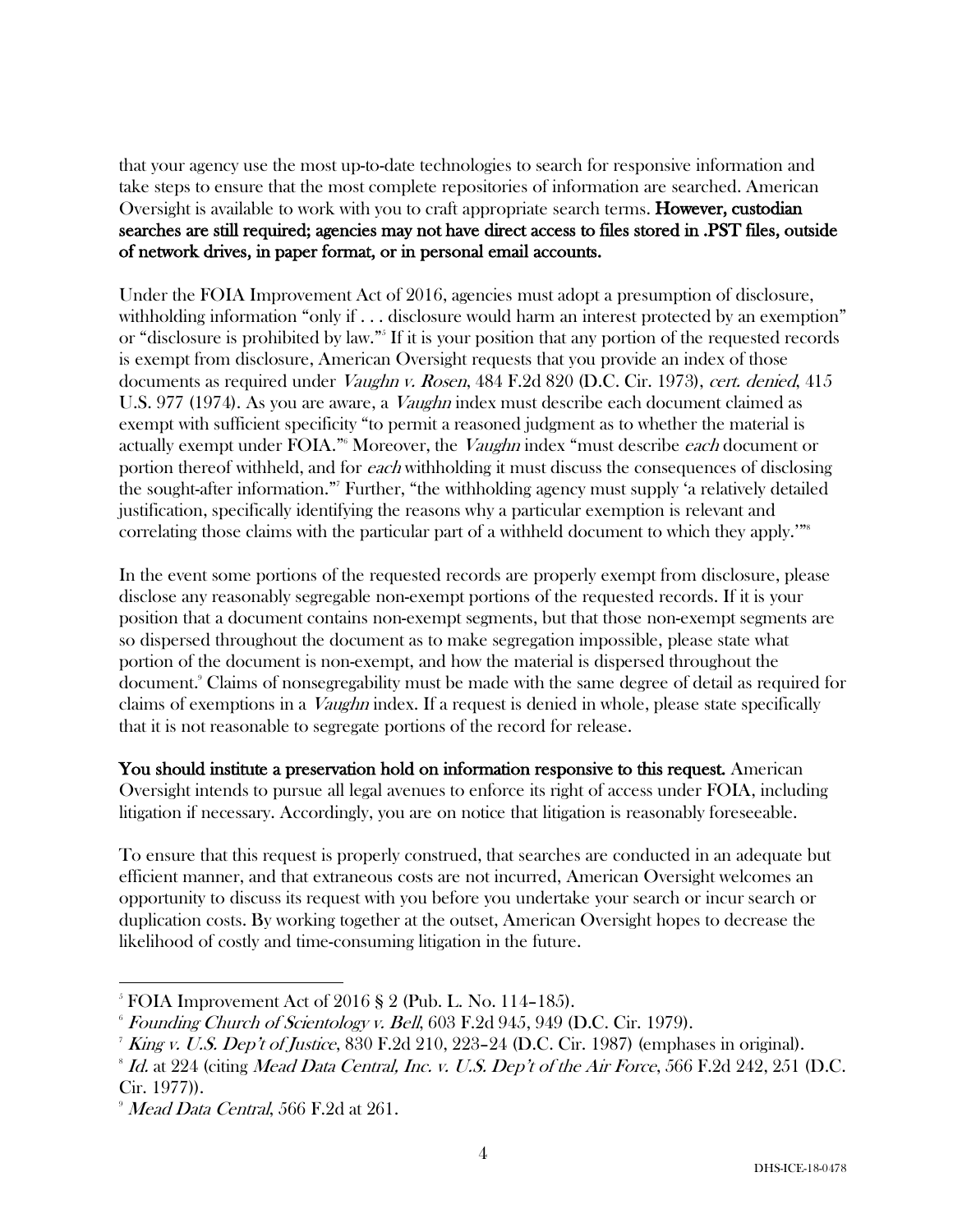Where possible, please provide responsive material in electronic format by email or in PDF or TIF format on a USB drive. Please send any responsive material being sent by mail to American Oversight, 1030 15th Street NW, Suite B255, Washington, DC 20005. If it will accelerate release of responsive records to American Oversight, please also provide responsive material on a rolling basis.

# Fee Waiver Request

In accordance with 5 U.S.C. §  $552(a)(4)(A)(iii)$  and your agency's implementing regulations, American Oversight requests a waiver of fees associated with processing this request for records. The subject of this request concerns the operations of the federal government, and the disclosures will likely contribute to public understanding of those operations. Moreover, the request is primarily and fundamentally for non-commercial purposes.

American Oversight requests a waiver of fees because disclosure of the requested information is in the public interest because it is likely to contribute significantly to public understanding of activities of the government. The disclosure of the information sought under this request will document and reveal the operations of the federal government, including the methods by which important, widereaching policy is created, implemented, and administered. There has been great public interest and media coverage regarding various facets of federal immigration policy, including the administration's ban on travel from majority-Muslim countries, harsh family separation policies, and drastic cuts to legal immigration.<sup>10</sup> The American people have a right to understand the drivers

https://www.cnn.com/2018/08/27/politics/will-hurd-donald-trump-border-wall-centralamerica/index.html; Lawmakers Question Trump Officials on Family Separation Policy, NPR (July 31, 2018, 7:12 PM), https://www.npr.org/2018/07/31/634396006/lawmakers-question-trumpofficials-on-family-separation-policy; Dara Lind, Beyond Family Separation: Trump's Ongoing War on Asylum, Explained, VOX (Aug. 6, 2018, 9:30 AM),

https://www.vox.com/explainers/2018/8/6/17501404/trump-asylum-separate-legal-definition; Alan Gomez, All the Ways President Trump Is Cutting Legal Immigration, USA TODAY (June 12, 2018, 11:47 AM), https://www.usatoday.com/story/news/world/2018/06/12/donald-trump-cuttinglegal-immigration/692447002/; Abigail Hauslohner & Andrew Ba Tran, How Trump Is Changing the Face of Legal Immigration, WASH. POST, July 2, 2018,

<sup>&</sup>lt;sup>10</sup> See, e.g., Lawrence Hurley, U.S. Top Court Upholds Trump Travel Ban Targeting Muslim-Majority Nations, REUTERS (June 26, 2018, 10:22 AM), https://www.reuters.com/article/us-usacourt-immigration/u-s-top-court-upholds-trump-travel-ban-targeting-muslim-majority-nationsidUSKBN1JM1U9; Steve Almasy & Darran Simon, A Timeline of President Trump's Travel Bans, CNN (Mar. 30, 2017, 4:01 AM), https://www.cnn.com/2017/02/10/us/trump-travel-bantimeline/index.html; Tal Kopan, Republican Lawmaker: Border Wall, Family Separations Counterproductive to Security, CNN (Aug. 27, 2018, 4:11 PM),

https://www.washingtonpost.com/national/how-trump-is-changing-the-face-of-legalimmigration/2018/07/02/477c78b2-65da-11e8-99d2-

<sup>0</sup>d678ec08c2f\_story.html?utm\_term=.74dd9da7301d; Nancy Cook et al., 'Miller Is Not Deterred':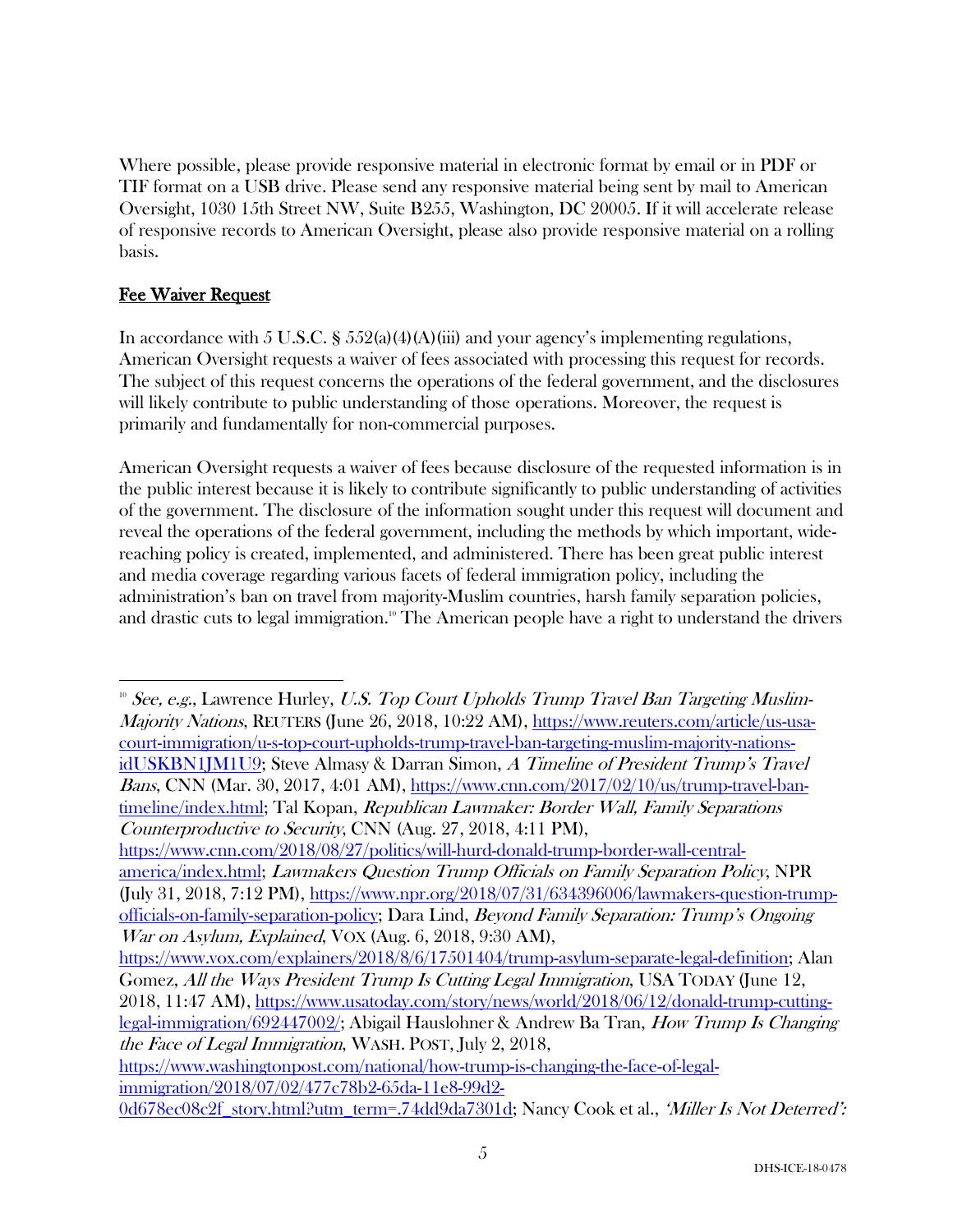of these policies, and as noted above, there is reason to believe those in power may be intentionally shielding their actions from public view and thus evading accountability.<sup>11</sup> As described below, American Oversight has the intention and ability to disseminate the records it receives to a broad audience, allowing for greater transparency into government policy-making.

This request is primarily and fundamentally not for commercial purposes, but rather the primary interest is in public disclosure of responsive records. As a 501(c)(3) nonprofit, American Oversight does not have a commercial purpose and the release of the information requested is not in American Oversight's financial interest. American Oversight's mission is to promote transparency in government, to educate the public about government activities, and to ensure the accountability of government officials. American Oversight uses the information gathered, and its analysis of it, to educate the public through reports, press releases, or other media. American Oversight also makes materials it gathers available on its public website and promotes their availability on social media platforms, such as Facebook and Twitter.<sup>12</sup> American Oversight has demonstrated its commitment to the public disclosure of documents and creation of editorial content. For example, after receiving records regarding an ethics waiver received by a senior DOJ attorney,<sup>13</sup> American Oversight promptly posted the records to its website and published an analysis of what the records reflected about DOJ's process for ethics waivers.<sup>14</sup> As another example, American Oversight has a project called "Audit the Wall," where the organization is gathering and analyzing information and commenting on public releases of information related to the administration's proposed construction of a barrier along the U.S.-Mexico border.<sup>15</sup>

Accordingly, American Oversight qualifies for a fee waiver.

# **Conclusion**

We share a common mission to promote transparency in government. American Oversight looks forward to working with your agency on this request. If you do not understand any part of this

 Top Immigration Aide Pushing Cuts in Refugee Numbers, POLITICO (Aug. 2, 2018, 1:28 PM), https://www.politico.com/story/2018/08/02/trump-immigration-refugee-caps-759708.<br>
<sup>11</sup> See Tracy, *supra* note 1.

 $12$  American Oversight currently has approximately 11,900 page likes on Facebook and 44,700 followers on Twitter. American Oversight, FACEBOOK, https://www.facebook.com/weareoversight/ (last visited August 28, 2018); American Oversight (@weareoversight), TWITTER, https://twitter.com/weareoversight (last visited August 28, 2018).

<sup>&</sup>lt;sup>13</sup> DOJ Civil Division Response Noel Francisco Compliance, AMERICAN OVERSIGHT, https://www.americanoversight.org/document/doj-civil-division-response-noel-franciscocompliance.

 $14$  Francisco & the Travel Ban: What We Learned from the DOJ Documents, AMERICAN OVERSIGHT, https://www.americanoversight.org/francisco-the-travel-ban-what-we-learned-from-thedoj-documents.

 $15$  Audit the Wall, AMERICAN OVERSIGHT, https://www.americanoversight.org/investigation/auditthe-wall.